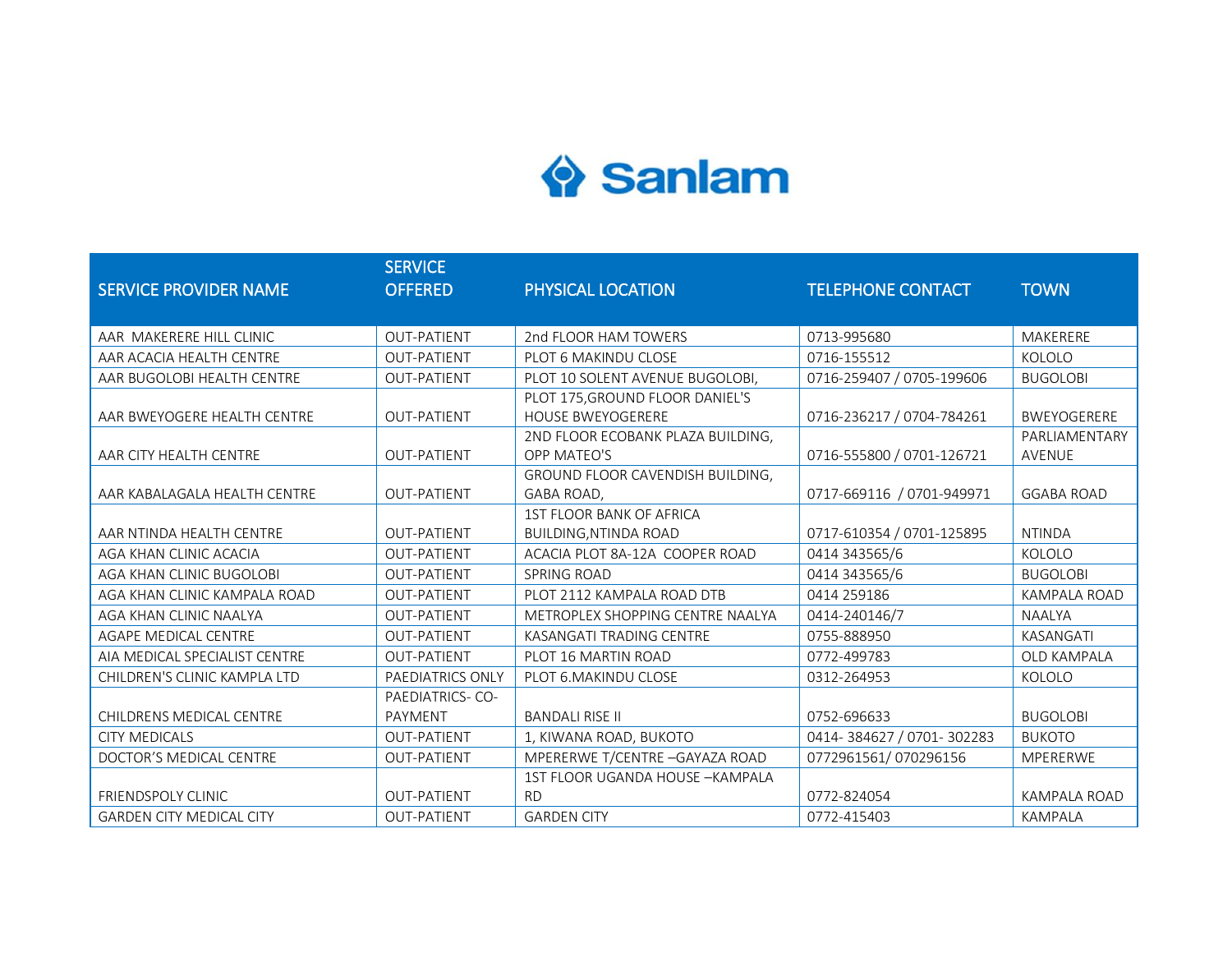| INTERNATIONAL MEDICAL CENTRE        | <b>OUT-PATIENT</b>           | PLOT 51 JINJA ROAD KITGUM HOUSE        | 0312-260546               | <b>JINJA ROAD</b> |
|-------------------------------------|------------------------------|----------------------------------------|---------------------------|-------------------|
| INTERNATIONAL MEDICAL CENTRE NTINDA | <b>OUT-PATIENT</b>           | NTINDA SHOPPING COMPLEX                |                           | <b>NTINDA</b>     |
| INTERNATIONAL MEDICAL CENTRE        | <b>OUT-PATIENT</b>           | PARK ROYAL BUILDING                    | 0414-341291               | KAMPALA ROAD      |
| INTERNATIONAL MEDICAL CENTRE        | <b>OUT-PATIENT</b>           | PLOT 51A UPPER KOLOLO TERRACE          | 0312-200401/2             | KOLOLO            |
| INTERNATIONAL MEDICAL CENTRE        |                              |                                        |                           |                   |
| LUBOWA                              | <b>OUT-PATIENT</b>           | LUBOWA                                 | 0392-175780               | LUBOWA            |
| INTERNATIONAL MEDICAL CENTRE        |                              | PLOT 22C NAMIREMBE ROAD OPP            |                           |                   |
| <b>RUBAGA</b>                       | <b>OUT-PATIENT</b>           | LOHANA ACADEMY                         | 0392-176519               | <b>RUBAGA</b>     |
| KAMPALA FAMILY CLINIC               | <b>OUT-PATIENT</b>           | <b>SUSIE HOUSE</b>                     | 0312-265525               | <b>GGABA</b>      |
| KAMPALA WEST MEDICAL CLINIC         | <b>OUT-PATIENT</b>           | RUBAGA RD NEXT TO HAPPY SCIENCE        |                           | <b>RUBAGA</b>     |
| LIFELINK MEDICAL CENTRE             | <b>OUT-PATIENT</b>           | NTINDA TRADING CENTRE                  | 0312-294998 /0712-965505  | <b>NTINDA</b>     |
| NTINDA FAMILY DOCTORS               | <b>OUT-PATIENT</b>           | <b>MARTYR'S ROAD MINISTERS VILLAGE</b> | 0414-56698                | <b>NTINDA</b>     |
|                                     |                              | KATAZA MIT ROAD OPP BUGOLOBI TAXI      |                           | KISWA-            |
| SAVANNAH SUNRISE MEDICAL CENTRE     | <b>OUT-PATIENT</b>           | STAGE                                  | 0414-220970               | <b>BUGOLOBI</b>   |
|                                     | <b>OUT-PATIENT &amp; IN-</b> |                                        |                           |                   |
| SPAN MEDICARE                       | PATIENT                      | KISASI TRADING CENTRE                  | 0392-847276 / 0712-599599 | <b>KISASI</b>     |
| SSEBI MEDICAL CENTER-NANSANA        | <b>OUT-PATIENT</b>           | NEXT TO NEXUS HOTEL                    | 0772-335311               | NANSANA           |
| ST MARY'S FAMILY CLINIC             | <b>OUT-PATIENT</b>           | 1st STREET INDUSTRIAL AREA             | 0392-614949               | <b>KAMPALA</b>    |
| UNIVIC MEDICAL CENTRE               | <b>OUT-PATIENT</b>           | PLOT 54B KIRA ROAD                     | 0417 727100/1             | KAMPALA           |
| UNIVIC MEDICAL CENTRE NAKAWA        | <b>OUT-PATIENT</b>           | PLOT 1/2A ENTERPRISE CLOSE JINJA ROAD  | 0414 344 422              | NAKAWA            |
| VICTORIA MEDICAL CENTRE             | <b>OUT-PATIENT</b>           | PLOT 52 LUMUMBA AVENUE                 | 031 2263187               | NAKASERO          |
| WENTZ MEDICAL CENTRE                | <b>OUT-PATIENT</b>           | KAWUKU-GGABA                           | 0703-999220/0776-748616   | <b>GGABA</b>      |
|                                     |                              |                                        |                           |                   |
| <b>HOSPITALS</b>                    |                              |                                        |                           |                   |
|                                     |                              |                                        | 0706997339 / 0200903746 / |                   |
| BETHANY WOMEN & FAMILY HOSPITAL     | IN-PATIENT ONLY              | PLOT 16 KABALEGA CLOSE                 | 0711300751                | LUZIRA            |
| CASE MEDICAL CENTRE                 | <b>OUT-PATIENT &amp; IN-</b> | <b>BUGANDA ROAD</b>                    |                           |                   |
|                                     | PATIENT                      |                                        | 0414-250362               | BUGANDA ROAD      |
| INTERNATIONAL HOSPITAL KAMPALA      | <b>OUT-PATIENT &amp; IN-</b> | NAMUWONGO                              |                           |                   |
|                                     | PATIENT                      |                                        | 0312-200400 / 0712-976422 | NAMUWONGO         |
|                                     | <b>OUT-PATIENT &amp; IN-</b> |                                        |                           |                   |
| <b>KAMPALA HOSPITAL</b>             | PATIENT                      | PLOT 6. MAKINDU CLOSE                  | 0414-255098/0312-563400   | KOLOLO            |
|                                     | <b>OUT-PATIENT &amp; IN-</b> |                                        |                           |                   |
| LIFE LINK HOSPITAL                  | PATIENT                      | OPP VIENNA COLLEGE                     | 0712-965505               | KYALIWAJALA       |
|                                     | <b>OUT-PATIENT &amp; IN-</b> |                                        |                           |                   |
| LUBAGA HOSPITAL                     | PATIENT                      | <b>LUBAGA HILL</b>                     | +256 204 234800           | LUBAGA            |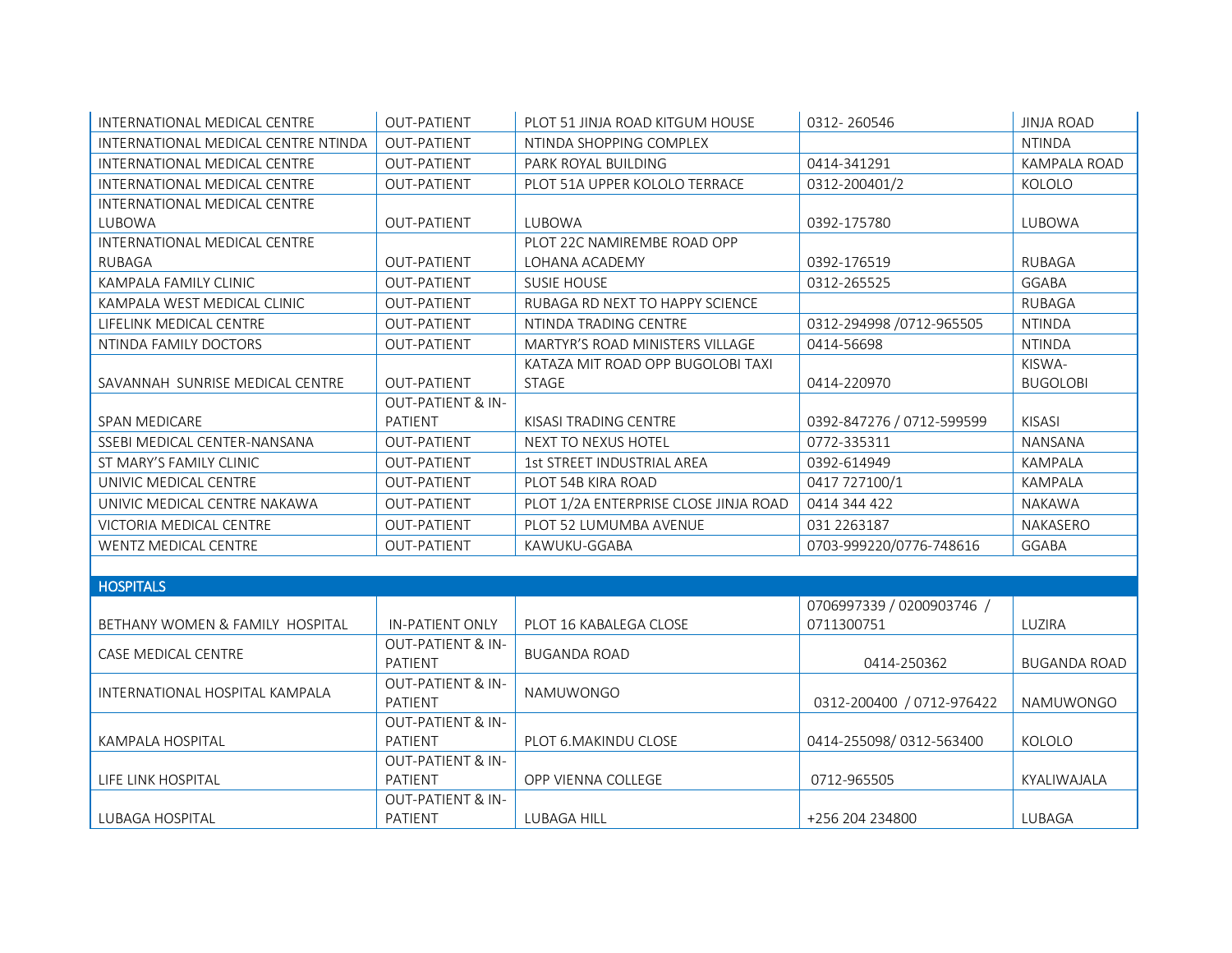|                                       | <b>OUT-PATIENT &amp; IN-</b> |                                     |                           |                     |
|---------------------------------------|------------------------------|-------------------------------------|---------------------------|---------------------|
| <b>MENGO HOSPITAL</b>                 | PATIENT                      | <b>MENGO</b>                        | 0312-307100 0414-270222/3 | <b>KAMPALA</b>      |
|                                       | <b>OUT-PATIENT &amp; IN-</b> |                                     |                           |                     |
| MULAGO HOSPITAL PRIVATE WING          | PATIENT                      | MULAGO COMPLEX                      | 0414-531011               | <b>MULAGO</b>       |
| <b>NAKASERO HOSPITAL</b>              | <b>MATERNITY &amp;</b>       | PLOT 14 AKI BUA ROAD                |                           |                     |
|                                       | <b>REFERRALS ONLY</b>        |                                     | 0312-531400               | <b>NAKASERO</b>     |
|                                       |                              |                                     |                           |                     |
| SAVANAH SUNRISE MEDICAL CENTRE (SAS)  | <b>IN-PATIENT ONLY</b>       | SHOAL HOUSE- BOMBO RD               | 0414-345325               | <b>BOMBO ROAD</b>   |
|                                       | <b>OUT-PATIENT &amp; IN-</b> |                                     |                           |                     |
| ST RAPHAEL OF ST FRANCIS NSAMBYA      | PATIENT                      | GABA ROAD, NSAMBYA                  | 0414-267012 / 0712-948464 | <b>NSAMBYA</b>      |
| COMPREHENSIVE REHABILITATION          | ORTHOPAEDICS-                |                                     |                           |                     |
| SERVICES IN UGANDA (CORSU)            | <b>REFERRALS ONLY</b>        | PLOT 125 KISUBI                     | 0794-900476               | <b>KISUBI</b>       |
|                                       | <b>OUT-PATIENT &amp; IN-</b> |                                     | 0414346772/3/4            |                     |
| NORVIK HOSPITAL LTD                   | PATIENT                      | <b>BOMBO ROAD</b>                   |                           | <b>BOMBO ROAD</b>   |
|                                       |                              |                                     |                           |                     |
| <b>OPTICAL PROVIDERS-KAMPALA</b>      |                              |                                     |                           |                     |
| CITY OPTICS (Optometry)               | <b>OPTOMETRY</b>             | PIONEER MALL                        | 0414-233327/071298286     | KAMPALA ROAD        |
|                                       |                              |                                     |                           | YUSUF LULE          |
| CITY OPTICS (Optometry)               | <b>OPTOMETRY</b>             | <b>GARDEN CITY</b>                  | 0414-252386/0772-501255   | <b>ROAD</b>         |
| CITY OPTICS (Optometry)               | <b>OPTOMETRY</b>             | <b>QUALITY SHOPPING MALL NAALYA</b> | 0414-252386/0772-501255   | <b>NAALYA</b>       |
| LENS & FRAMES (Optometry)             | <b>OPTOMETRY</b>             | <b>WILSON ROAD</b>                  | 0312-518193               | <b>WILSON ROAD</b>  |
|                                       | OPTHALMOLOGY &               |                                     |                           |                     |
| UPMB (Optometry and Ophthalmology)    | <b>OPTOMETRY</b>             | <b>BALINTUMA ROAD</b>               | 0414-271776               | <b>MENGO</b>        |
|                                       |                              |                                     |                           |                     |
| <b>OPTHALMOLOGY</b>                   |                              |                                     |                           |                     |
| DR. AGARWAL EYE HOSPITAL              | OPTHALMOLOGY                 | PLOT 32 PADRE PIO HOUSE LUMUMBA     | 0753-056631               | <b>KAMPALA</b>      |
|                                       |                              | AVENUE                              |                           |                     |
|                                       |                              |                                     |                           |                     |
| <b>GEORGINA CLINIC</b>                | <b>OPTHALMOLOGY</b>          | KIIRA ROAD, OPP MULAGO HOSP         | 0414-347258               | <b>KIRA ROAD</b>    |
|                                       |                              |                                     |                           |                     |
| <b>EAR NOSE AND THROAT SPECIALIST</b> |                              |                                     |                           |                     |
|                                       | EAR, NOSE &                  |                                     |                           |                     |
|                                       | THROAT                       |                                     |                           |                     |
| <b>TAYS CONSULTATION CLINIC</b>       | SPECIALIST                   | PARK ROYAL BUILDING 1st FLOOR       | 0312-295036 / 0772-323355 | <b>KAMPALA ROAD</b> |
|                                       | EAR, NOSE &                  |                                     |                           |                     |
| <b>E.N.T CENTRE</b>                   | THROAT                       | COLLINE HOUSE GROUND FLOOR          | 0782-325636               | <b>SPEKE ROAD</b>   |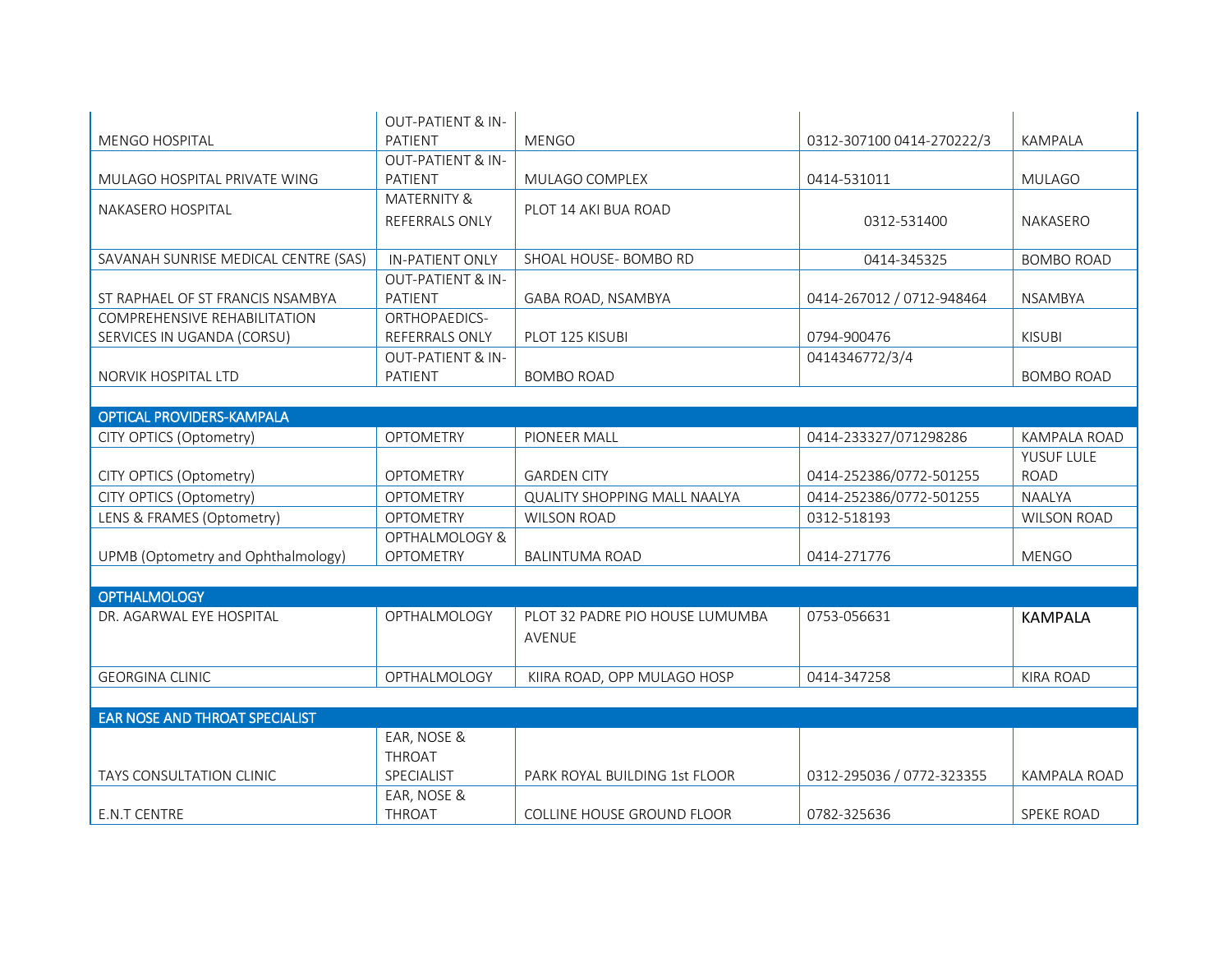|                                   | SPECIALIST         |                                          |                           |                     |
|-----------------------------------|--------------------|------------------------------------------|---------------------------|---------------------|
|                                   |                    |                                          |                           |                     |
| <b>DENTAL PROVIDERS-KAMPALA</b>   |                    |                                          |                           |                     |
| <b>ALFA DENTAL</b>                | <b>DENTAL</b>      | SUSIE HOUSE NEXT DFCU BANK               | 0312-278758               | <b>GGABA ROAD</b>   |
| <b>BASILS DENTAL</b>              | <b>DENTAL</b>      | PRINCE CHARLES DRIVE                     | 0772-728222               | KOLOLO              |
| <b>DONAU DENTAL</b>               | <b>DENTAL</b>      | DANIEL'S BUILDING BWEYOGERERE            | 0772-506441               | <b>BWEYOGERERE</b>  |
| <b>JUBILEE DENTAL</b>             | <b>DENTAL</b>      | WAMPEWO AVENUE                           | 0414-344647               | KOLOLO              |
| MAWANO DENTAL CLINIC              | <b>DENTAL</b>      | PLOT 59 BUGANDA ROAD                     | 0772-415657/0777-723489   | <b>BUGANDA ROAD</b> |
| PAN DENTAL SURGERY                | <b>DENTAL</b>      | <b>BUGANDA ROAD</b>                      | 0312-251525 / 0414-347608 | <b>BUGANDA ROAD</b> |
| PAN DENTAL SURGERY                | <b>DENTAL</b>      | NAGURU OPP THE SURGERY                   | 0312-251525 / 0414-347608 | <b>NAGURU</b>       |
| KAYS DENTAL CLINIC LIMITED        | <b>DENTAL</b>      | KANJOKYA STREET, KAMWOKYA                | 0414-663761 / 0772-465051 | KAMWOKYA            |
| DENTAL TRENDZ LTD                 | <b>DENTAL</b>      | BUKOTO STREET, KAMWOKYA                  | 0756900671                | KAMWOKYA            |
| KOLOLO DENTAL PLACE LTD           | <b>DENTAL</b>      | KOLOLO                                   | 0787429747                | KOLOLO              |
|                                   |                    |                                          |                           |                     |
| <b>PHYSIOTHERAPY</b>              |                    |                                          |                           |                     |
|                                   |                    |                                          | 0414-220668 / 0712-       |                     |
| PHYSIQUE PHYSIOTHERAPY SERVICES   | PHYSIOTHERAPY      | PLOT 86 KANJOKYA STREET                  | 401180 / 0792-401180      | KAMWOKYA            |
|                                   |                    |                                          |                           |                     |
| <b>RADIOLOGY</b>                  |                    |                                          |                           |                     |
| ERNEST COOK ULTRASOUND (ECUREI)   | <b>RADIOLOGY</b>   | <b>MENGO HOSPITAL</b>                    | 0772-505189 / 0414-273394 | <b>MENGO</b>        |
|                                   | RADIOLOGY-MRIS     |                                          |                           |                     |
| SYS INTERNATIONAL COMPANY LIMITED | <b>ONLY</b>        | PLOT 2A1 CORYDON ROAD                    | 0414-255401               | <b>KAMPALA</b>      |
|                                   |                    |                                          |                           |                     |
| <b>SKIN SPECIALIST</b>            |                    |                                          |                           |                     |
| UNITY SKIN CLINIC                 | <b>OUT-PATIENT</b> | NEW ACACIA MALL TOP FLOOR                | 0414-694635 / 0702-719345 | KOLOLO              |
|                                   |                    |                                          |                           |                     |
| <b>PHARMACIES</b>                 |                    |                                          |                           |                     |
| C & A PHARMACY ACACIA             | PHARMACY           | THE ACACIA PLACE                         | 0776-322254               | KOLOLO              |
| C & A PHARMACY BUGOLOBI           | PHARMACY           | SPRING ROAD OPP BUGOLOBI MARKET          | 0777-099236               | <b>BUGOLOBI</b>     |
| C & A PHARMACY KABALAGALA         | PHARMACY           | KINGS GATE MALL                          | 0773-338844               | KABALAGALA          |
| C & A PHARMACY VILLAGE MALL       | PHARMACY           | THE VILLAGE MALL                         | 0773-338484               | <b>BUGOLOBI</b>     |
| <b>ECOPHARM</b>                   | PHARMACY           | NTINDA OPP QUALITY SUPERMKT              | 0312-109434/0705-565423   | <b>NTINDA</b>       |
| <b>ECOPHARM</b>                   | PHARMACY           | <b>BUGOLOBI TRADING CENTRE KISH MALL</b> | 0701 380529               | <b>BUGOLOBI</b>     |
| <b>ECOPHARM</b>                   | PHARMACY           | CAPITAL SHOPPPERS SUPERMKT               | 0704-736814/0705-978194   | <b>NTINDA</b>       |
| <b>ECOPHARM</b>                   | PHARMACY           | CITY HOUSE NEXT TO BATA                  | 0701-541396/0783-332915   | WILLIAM STREET      |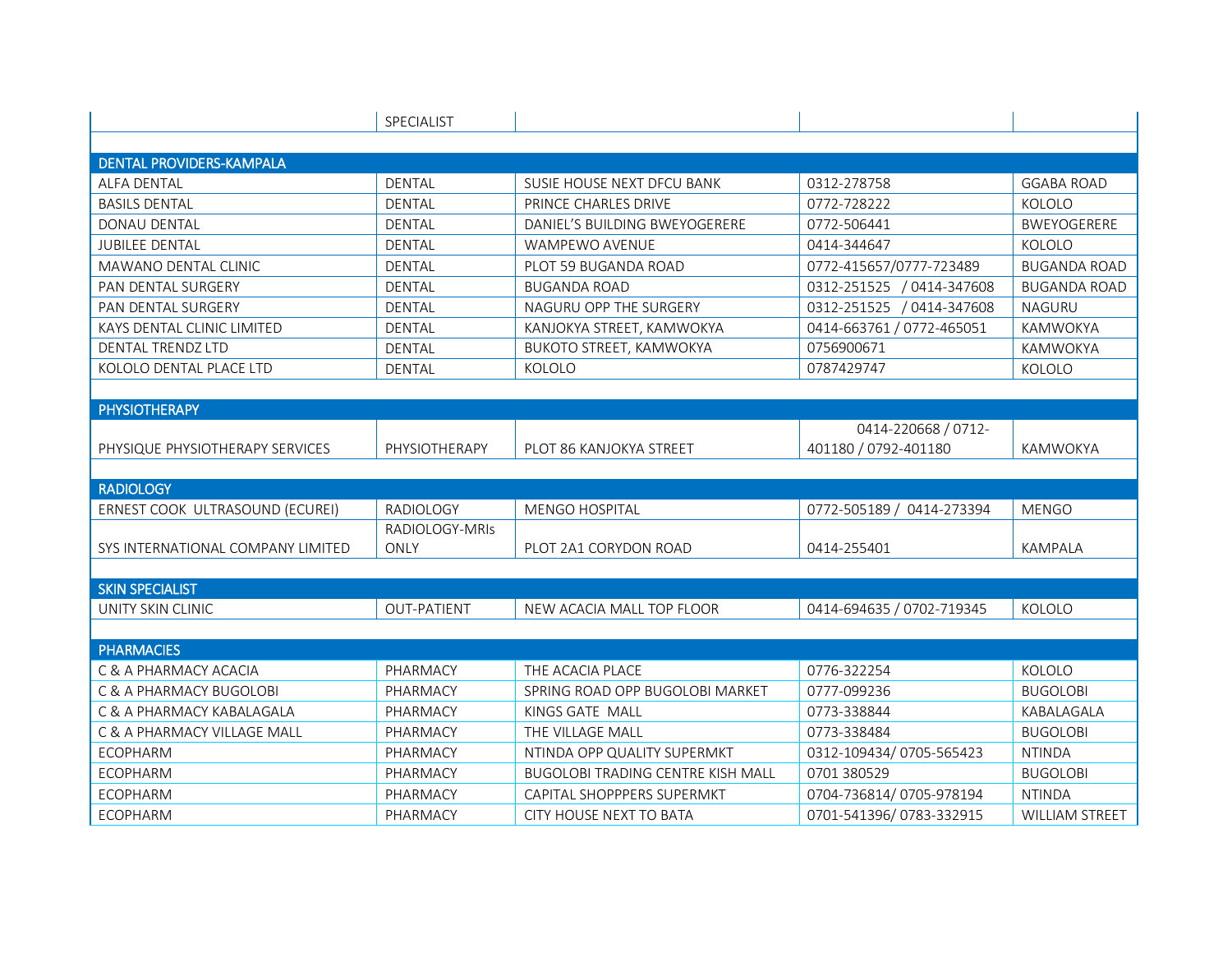| ECOPHARM              | PHARMACY | KIBUYE ZION ESTATES BUILDING      | 0701 380717 | KIBUYE        |
|-----------------------|----------|-----------------------------------|-------------|---------------|
| ECOPHARM              | PHARMACY | NTINDA OPP NTINDA MEDICAL CENTRE  | 0773-311146 | NTINDA        |
| EPIPHANIA PHARMACY    | PHARMACY | ABOVE CAO CAO SUPERMARKET         | 0712-196477 | MUYENGA       |
| <b>FIRST PHARMACY</b> | PHARMACY | OPP STANBIC BANK                  | 0414-531132 | WANDEGEYA     |
| <b>FIRST PHARMACY</b> | PHARMACY | MULAGO HOSPITAL ENTRANCE, KIRA RD | 0414-531132 | <b>MULAGO</b> |
|                       |          |                                   |             |               |

## UPCOUNTRY SERVICE PROVIDERS

## CENTRAL REGION

## ALONG ENTEBBE ROAD

| KISUBI HOSPITAL              | <b>OUT-PATIENT &amp; IN-</b><br>PATIENT | <b>NKIMA ROAD</b>        | 0774-345402 / 0702-345402 | <b>KISUBI</b>       |  |  |
|------------------------------|-----------------------------------------|--------------------------|---------------------------|---------------------|--|--|
| MILDMAY-BETHANY CLINIC       | <b>OUT-PATIENT &amp; IN-</b><br>PATIENT | LWEZA                    | 0706-567233/0772-612585   | ENTEBBE RAOD        |  |  |
|                              |                                         |                          | 0751 984440, 0752-        |                     |  |  |
| NAMULUNDU MEDICAL CENTRE     | <b>OUT-PATIENT</b>                      | NAMULUNDU                | 695882/0414-200172        | <b>ENTEBBE ROAD</b> |  |  |
| <b>SAS CLINIC</b>            | <b>OUT-PATIENT</b>                      | LWEZA                    | 0434-132617               | <b>ENTEBBE ROAD</b> |  |  |
| INTERNATIONAL MEDICAL CENTRE |                                         |                          |                           |                     |  |  |
| LUBOWA                       | <b>OUT-PATIENT</b>                      | LUBOWA                   | 0392-175780               | LUBOWA              |  |  |
| <b>ENTEBBE</b>               |                                         |                          |                           |                     |  |  |
| AAR CLINIC ENTEBBE           | <b>OUT-PATIENT</b>                      | <b>VICTORIA MALL</b>     | 0754-966696               | ENTEBBE             |  |  |
| VICTORIA MEDICAL SERVICES    | <b>OUT-PATIENT</b>                      | PLOT 24 GROWERS ROAD     | 0414-320956 / 0777912756  | <b>ENTEBBE</b>      |  |  |
| INTERNATIONAL MEDICAL CENTRE | <b>OUT-PATIENT</b>                      | PLOT 6 MUGWANYA RD       | 0772-631353               | <b>ENTEBBE</b>      |  |  |
| EMMANUEL MEDICAL CENTRE      | <b>OUT-PATIENT &amp; IN-</b><br>PATIENT | <b>KATABI</b>            | 0775-115218               | <b>ENTEBBE</b>      |  |  |
| <b>GAYAZA</b>                |                                         |                          |                           |                     |  |  |
| AGAPE MEDICAL CENTRE         | OUT-PATIENT                             | KASANGATI, NANGABO       | 0755-892950               | KASANGATI           |  |  |
| PEOPLES MEDICAL CENTRE       | <b>OUT-PATIENT &amp; IN-</b><br>PATIENT | BULAMU, NANGABO-KYADONDO | 0712-418206               | <b>GAYAZA</b>       |  |  |
| <b>JINJA</b>                 |                                         |                          |                           |                     |  |  |
|                              | <b>OUT-PATIENT &amp; IN-</b>            |                          |                           |                     |  |  |
| ALMECCA HOSPITAL             | PATIENT                                 | <b>MAFUBIRA</b>          | 0332-280473; 0790-913537  | <b>JINJA</b>        |  |  |
|                              | <b>OUT-PATIENT &amp; IN-</b>            |                          |                           |                     |  |  |
| AL-SHAFA HOSPITAL            | PATIENT                                 | PLOT32, LUBAS ROAD       | 0434-121812/3             | <b>JINJA</b>        |  |  |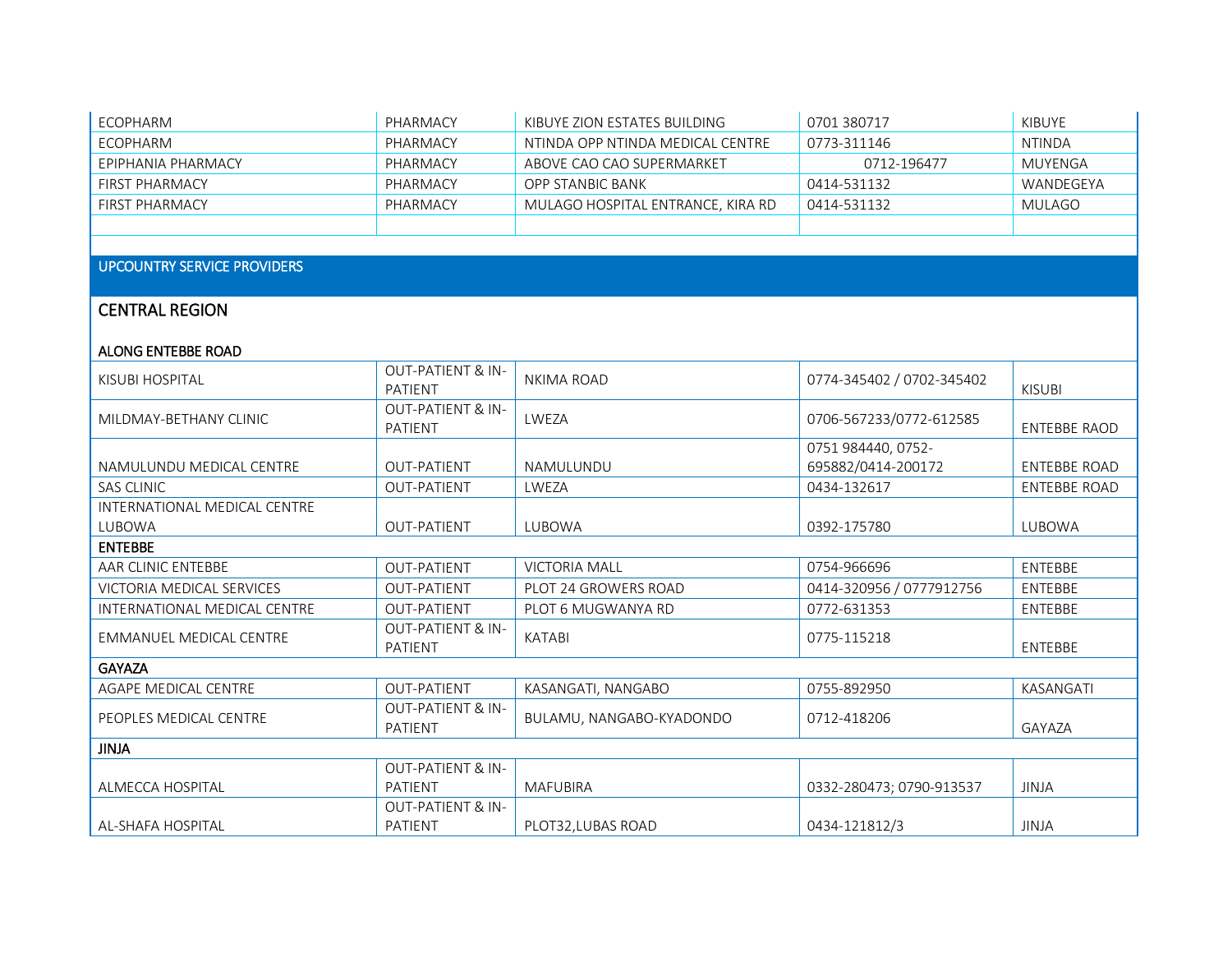| CRESCENT MEDICAL CENTRE             | <b>OUT-PATIENT</b>                      | NALUFENYA ROAD                    | 0434-120156             | <b>JINJA</b>   |
|-------------------------------------|-----------------------------------------|-----------------------------------|-------------------------|----------------|
| INTERNATIONAL MEDICAL CENTRE        | <b>OUT-PATIENT</b>                      | PLOT 36 RIPPON GARDENS            | 0434-122499             | <b>JINJA</b>   |
| RIPPON MEDICAL CENTRE               | <b>OUT-PATIENT</b>                      | PLOT 33/34 RIPPON GARDEN          | 0772-475677             | <b>JINJA</b>   |
| <b>KAYUNGA</b>                      |                                         |                                   |                         |                |
|                                     | <b>OUT-PATIENT &amp; IN-</b>            |                                   |                         |                |
| <b>SUUBI MEDICAL CENTRE</b>         | PATIENT                                 | BUSANA ROAD, KAYUNGA              | 0772-670744/0773-747607 | KAYUNGA        |
| <b>BAKULE CLINIC</b>                | <b>OUT-PATIENT</b>                      | KAYUNGA, CHURCH ROAD              | 0782-829244             | KAYUNGA        |
| UNIVERSAL FELLOWSHIP CLINIC         | <b>OUT-PATIENT</b>                      | BUSANA ROAD - KAYUNGA TOWN        | 0772-491001             | KAYUNGA        |
| <b>LUGAZI</b>                       |                                         |                                   |                         |                |
| MOSCOW MEDICAL CENTRE               | <b>OUT-PATIENT</b>                      | STATION RD, LUGAZI                | 0772-385870             | LUGAZI         |
| <b>LUWERO</b>                       |                                         |                                   |                         |                |
|                                     | <b>OUT-PATIENT &amp; IN-</b>            |                                   |                         |                |
| <b>BISHOP CASEAR ASILI HOSPITAL</b> | PATIENT                                 | LUWERO                            | 0775-061422             | LUWERO         |
| <b>MASAKA</b>                       |                                         |                                   |                         |                |
|                                     | <b>OUT-PATIENT &amp; IN-</b>            |                                   |                         |                |
| <b>BULAMU CLINIC</b>                | PATIENT                                 | <b>EDWARD STREET</b>              | 0700546495              | MASAKA         |
|                                     | <b>OUT-PATIENT &amp; IN-</b>            |                                   |                         |                |
| <b>BYANSI CLINIC</b>                | PATIENT                                 | KAMPALA ROAD                      | 0783-5477692            | MASAKA         |
| MUKWAYA MED CENTRE                  | OUT-PATIENT                             | HOBERT STREET - MASAKA            | 0712042287/0414267100   | MASAKA         |
| <b>MITYANA</b>                      |                                         |                                   |                         |                |
| <b>I-JAY MEDICAL CENTRE</b>         | <b>OUT-PATIENT</b>                      | MUSAJJATALEMWA ROAD               | 0772-843100             | <b>MITYANA</b> |
| ST CHARLES MEDICAL CENTRE           | <b>OUT-PATIENT</b>                      | <b>MITYANA</b>                    | 0772-426784             | <b>MITYANA</b> |
| <b>MUKONO</b>                       |                                         |                                   |                         |                |
| <b>AGATHA FOUNDATION</b>            | <b>OUT-PATIENT &amp; IN-</b><br>PATIENT | <b>MUKONO TOWN MAIN STREET</b>    | 0414-670608             | <b>MUKONO</b>  |
|                                     |                                         | PLOT 3 LINA TOWERS, MUKONO        |                         |                |
| INTERNATIONAL MEDICAL CENTRE        | <b>OUT-PATIENT</b>                      | MUNICIPALITY                      | 0393-201155             | <b>MUKONO</b>  |
|                                     |                                         | NOBLE PLAZA NEXT TO MUKONO POLICE |                         |                |
| KINGSLEY CHILDREN'S MEDICAL CENTRE  | PAEDIATRICS                             | <b>STATION</b>                    | 0782-383833             | <b>MUKONO</b>  |
| ST. JOSEPHS CLINIC                  | <b>OUT-PATIENT</b>                      | <b>KAYUNGA RD</b>                 | 0772-510038             | <b>MUKONO</b>  |
| <b>NAKASONGOLA</b>                  |                                         |                                   |                         |                |
| BULAMU MEDICAL CENTRE               | <b>OUT-PATIENT</b>                      | NAKASONGOLA                       | 0772-847216             | NAKASONGOLA    |
| <b>RAKAI</b>                        |                                         |                                   |                         |                |
| KYOTERA MEDICAL CENTRE              | <b>OUT-PATIENT</b>                      | <b>KYOTERA TOWN</b>               | 0772-663765             | <b>KYOTERA</b> |
| <b>WOBULENZI</b>                    |                                         |                                   |                         |                |
| NJOVU MEDICAL CENTRE                | <b>OUT-PATIENT &amp; IN-</b>            | <b>WOBULENZI</b>                  | 0772-965669             | WOBULENZI      |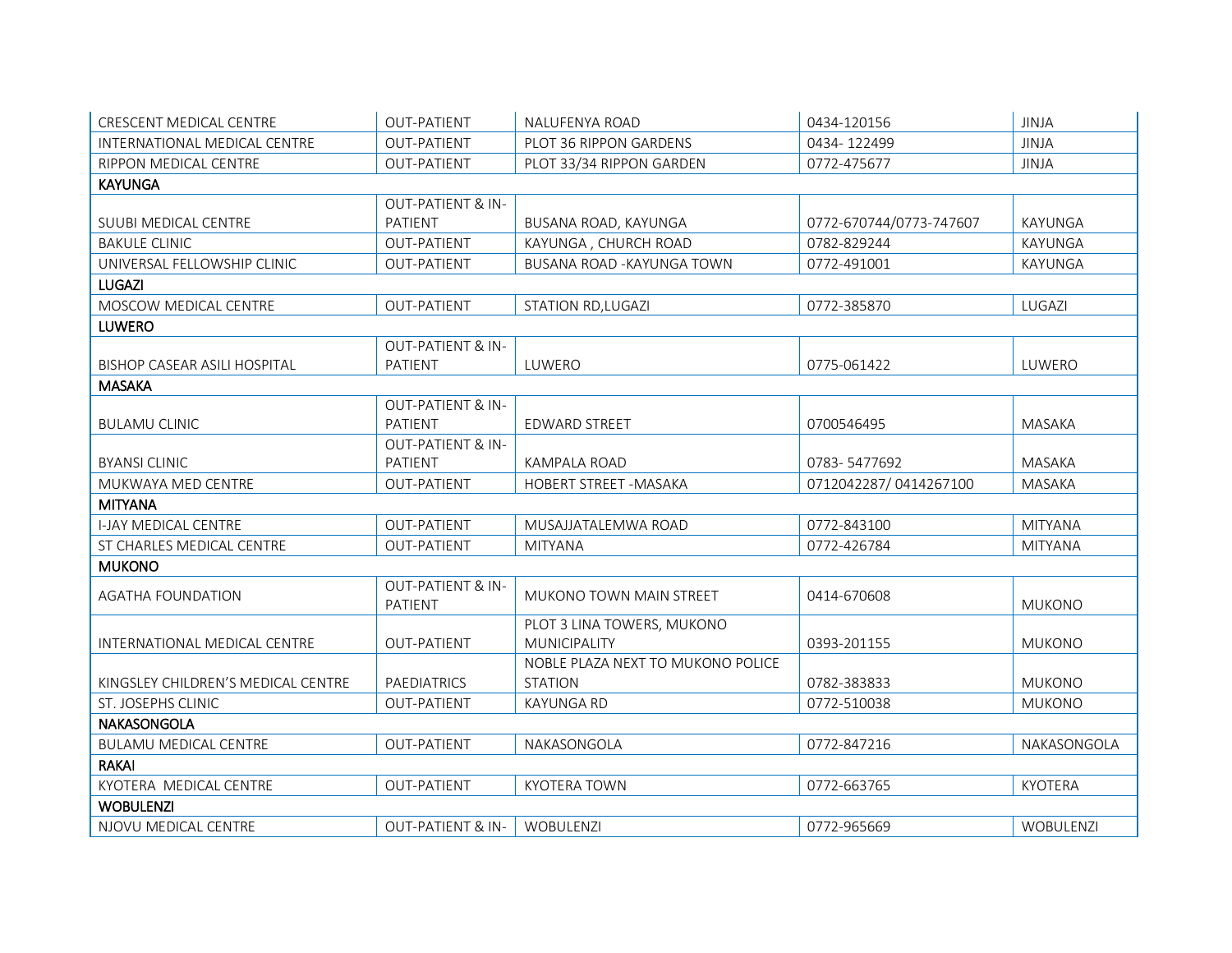|                                  | PATIENT                      |                                  |                            |                |
|----------------------------------|------------------------------|----------------------------------|----------------------------|----------------|
|                                  |                              |                                  |                            |                |
| <b>EASTERN REGION</b>            |                              |                                  |                            |                |
|                                  |                              |                                  |                            |                |
| <b>BUGIRI</b>                    |                              |                                  |                            |                |
|                                  | <b>OUT-PATIENT &amp; IN-</b> |                                  |                            |                |
| <b>FASTLINE MEDICAL CENTRE</b>   | PATIENT                      | MAINSTREET, BUGIRI               | 0772-664318                | <b>BUGIRI</b>  |
| <b>BUSIA</b>                     |                              |                                  |                            |                |
|                                  | <b>OUT-PATIENT &amp; IN-</b> |                                  |                            |                |
| NABULOLA COMMUNITY MED CENTRE    | <b>PATIENT</b>               | <b>BUSIA TOWN</b>                | 0772-639712                | <b>BUSIA</b>   |
| <b>IGANGA</b>                    |                              |                                  |                            |                |
| <b>DOCTORS PLAZA</b>             | OUT-PATIENT                  | <b>IGANGA TOWN</b>               | 0772-457614                | <b>IGANGA</b>  |
|                                  | <b>OUT-PATIENT &amp; IN-</b> |                                  |                            |                |
| MERCY HEALTH CENTRE              | PATIENT                      | PLOT 9-11 BULAMU ROAD            | 0772-829259 / 0782-5291128 | <b>IGANGA</b>  |
| <b>KAMULI</b>                    |                              |                                  |                            |                |
| KAMULI HEALTHCARE EMERGENCY      | <b>OUT-PATIENT</b>           | PLOT 22, MISSION RD              | 0712-602105                | <b>KAMULI</b>  |
| <b>KATAKWI</b>                   |                              |                                  |                            |                |
| <b>EMERGENCY MEDICAL CLINIC</b>  | <b>OUT-PATIENT</b>           | PLOT 21, ILEMUKORIL ROAD         | 0772-924322                | <b>KATAKWI</b> |
| <b>MBALE</b>                     |                              |                                  |                            |                |
|                                  |                              | PLOT 56/58 REPUBLIC STREET MBALE |                            |                |
| INTERNATIONAL MEDICAL CENTRE     | <b>OUT-PATIENT</b>           | ABOVE BARCLAYS BANK              | 0312-200400                | <b>MBALE</b>   |
|                                  | <b>OUT-PATIENT &amp; IN-</b> |                                  |                            |                |
| MASABA WING                      | PATIENT                      | <b>KUMI ROAD</b>                 | 0773-277355                | <b>MBALE</b>   |
| <b>MEDCARE HEALTH CENTRE</b>     | <b>OUT-PATIENT</b>           | PLOT 30 NORTH ROAD MBALE TOWN    | 0702-490795                | <b>MBALE</b>   |
|                                  | <b>OUT-PATIENT &amp; IN-</b> |                                  |                            |                |
| MT. ELGON HOSPITAL               | PATIENT                      | PLOT10-12 INDEPEDENCE AVENUE     | 0772-849327                | MBALE          |
| <b>MOROTO</b>                    |                              |                                  |                            |                |
| <b>FITZMAN MEDICAL SERVICES</b>  | <b>OUT-PATIENT</b>           | PLOT 24 CIRCULAR ROAD            | 0774-309908                | <b>MOROTO</b>  |
| LOIMA MEDICARE                   | <b>OUT-PATIENT</b>           | LUPEDURU ROAD, MOROTO TOWN       | 0392-002415                | <b>MOROTO</b>  |
| <b>PALIISA</b>                   |                              |                                  |                            |                |
| MULTI CARE CLINIC                | <b>OUT-PATIENT</b>           | PALIISA TOWN OUTA ROAD           | 0772-360178                | PALIISA        |
| <b>SOROTI</b>                    |                              |                                  |                            |                |
|                                  | <b>OUT-PATIENT &amp; IN-</b> |                                  |                            |                |
| <b>BETHESDA HOSPITAL</b>         | PATIENT                      | ODERAI T/CENTRE-SERERE ROAD      | 0454-437777 / 077970004    | SOROTI         |
|                                  | <b>OUT-PATIENT &amp; IN-</b> |                                  |                            |                |
| SOROTI JOINT MEDICAL SERVICESLTD | <b>PATIENT</b>               | <b>GWERI ROAD</b>                | 0772-511660                | SOROTI         |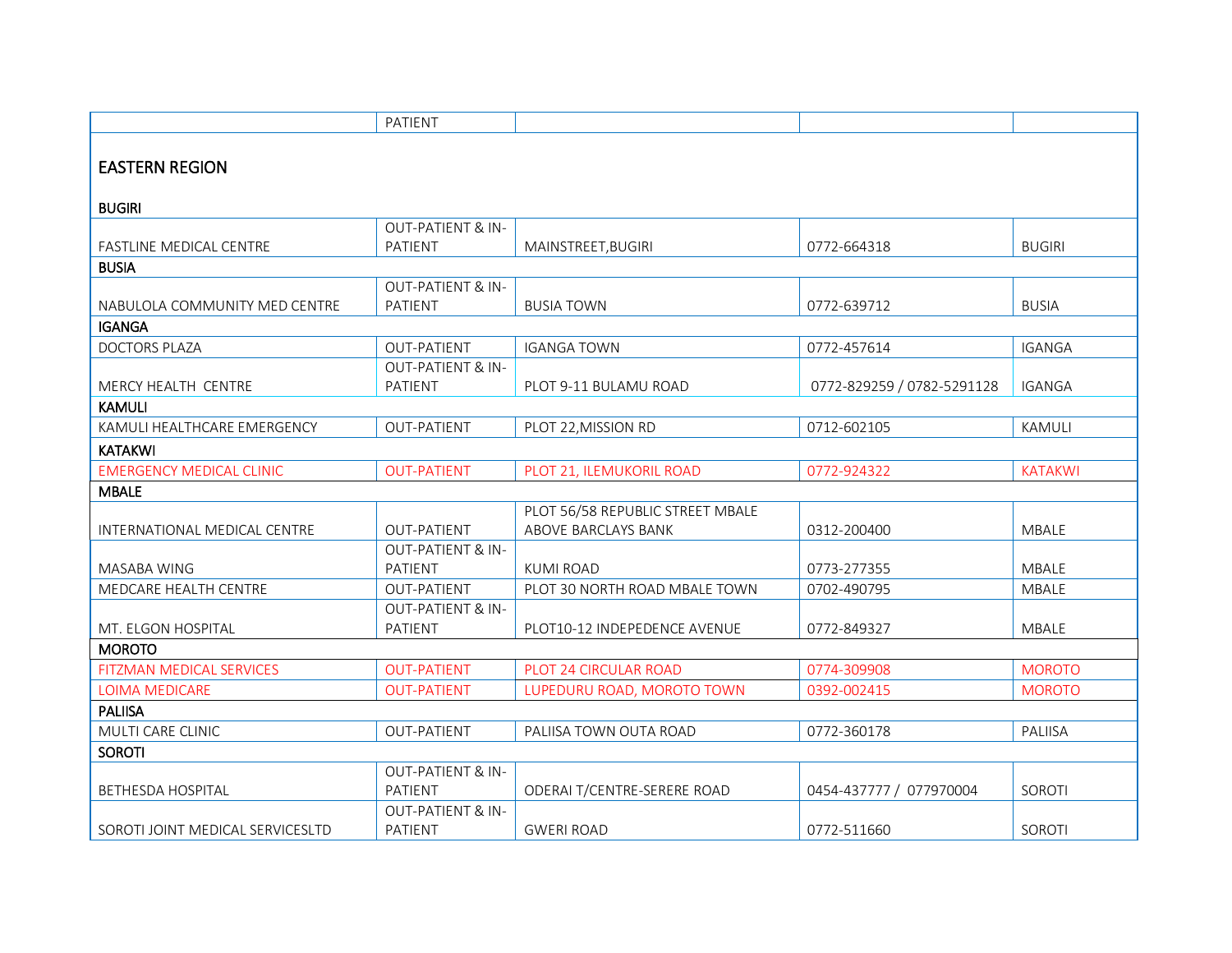|                                     | <b>OUT-PATIENT &amp; IN-</b> |                                 |                           |                 |
|-------------------------------------|------------------------------|---------------------------------|---------------------------|-----------------|
| SOROTI MEDICAL ASSOCIATES           | PATIENT                      | <b>LIRA ROAD</b>                | 0772-535822               | SOROTI          |
| <b>TORORO</b>                       |                              |                                 |                           |                 |
|                                     | <b>OUT-PATIENT &amp; IN-</b> |                                 |                           |                 |
| DIVINE MERCY HOSPITAL               | <b>PATIENT</b>               | <b>TORORO</b>                   | 045 4448156 / 0772 413166 | <b>TORORO</b>   |
| KLINICS OF ST.FRANCIS               | <b>OUT-PATIENT</b>           | <b>TORORO TOWN</b>              | 0726-221095               | <b>TORORO</b>   |
|                                     | <b>OUT-PATIENT &amp; IN-</b> |                                 |                           |                 |
| ST.ANTHONY'S HOSPITAL               | PATIENT                      | TORORO, BUSIA ROAD              | 0782-849202 / 0775-430496 | <b>TORORO</b>   |
| <b>WESTERN REGION</b>               |                              |                                 |                           |                 |
| <b>BUSHENYI</b>                     |                              |                                 |                           |                 |
| KYEIZOBA FARMERS CLINIC             | OUT-PATIENT                  | <b>BUSHENYI TOWN</b>            | 0782-308304               | <b>BUSHENYI</b> |
| <b>BB HEALTH CENTRE</b>             | <b>OUT-PATIENT</b>           | <b>KABIRISI ROAD</b>            | 0772-65786 1              | <b>ISHAKA</b>   |
| <b>FORT PORTAL</b>                  |                              |                                 |                           |                 |
|                                     | <b>OUT-PATIENT &amp; IN-</b> |                                 |                           |                 |
| ALPINE MEDICAL CENTRE               | PATIENT                      | PLOT8/10 MUGURUSI ROAD          | 0772-404042 / 0382-276440 | FORT PORTAL     |
|                                     | <b>OUT-PATIENT &amp; IN-</b> |                                 |                           |                 |
| <b>VIRIKA HOSPITAL</b>              | PATIENT                      | <b>VIRIKA</b>                   | 0772-495245 / 0483-25198  | FORT PORTAL     |
| <b>HOIMA</b>                        |                              |                                 |                           |                 |
| <b>CITY MEDICALS</b>                | OUT-PATIENT                  | <b>HOIMA</b>                    | 0701-302283               | <b>HOIMA</b>    |
|                                     | <b>OUT-PATIENT &amp; IN-</b> |                                 |                           |                 |
| EDPA MEDICAL SERVICES               | PATIENT                      | PLOT 17, MAIN STREET HOIMA      | 0772-471388               | <b>HOIMA</b>    |
|                                     | <b>OUT-PATIENT &amp; IN-</b> |                                 |                           |                 |
| KABALALEGA MEDICAL CENTRE           | PATIENT                      | 3-7, BUJUMBURA RD, HOIMA        | 0772-611467 / 036-2274216 | <b>HOIMA</b>    |
| <b>IBANDA</b>                       |                              |                                 |                           |                 |
|                                     | <b>OUT-PATIENT &amp; IN-</b> |                                 |                           |                 |
| EBENEZER CLINIC & DIAGNOSTIC CENTRE | PATIENT                      | PLOT 13 MAIN STREET IBANDA      | 0750-931591               | <b>IBANDA</b>   |
| <b>IBANDA CENTRAL CLINIC</b>        | <b>OUT-PATIENT</b>           | <b>IBANDA TOWN</b>              | 0772-690838               | <b>IBANDA</b>   |
| <b>KABALE</b>                       |                              |                                 |                           |                 |
| KIGONZI CLINIC                      | <b>OUT-PATIENT</b>           | <b>KABALE TOWN</b>              | 0486-435347 / 0790912231  | <b>KABALE</b>   |
| MUHUNDE CLINIC                      | <b>OUT-PATIENT</b>           | PLOT 3 BWANKOSYA RD             | 0772-872026               | KABALE          |
|                                     | <b>OUT-PATIENT &amp; IN-</b> | RUGARAMA RD OFF KABALE RD KABLE |                           |                 |
| RUGARAMA HOSPITAL                   | PATIENT                      | <b>TOWN</b>                     | 0782-570607               | <b>KABALE</b>   |
| <b>KASESE</b>                       |                              |                                 |                           |                 |
| AFYA MEDICAL & DIAGNOSIC CENTRE     | <b>OUT-PATIENT</b>           | PLOT 3 MARGARET STREET          | 0772472480 / 0772666463   | KASESE          |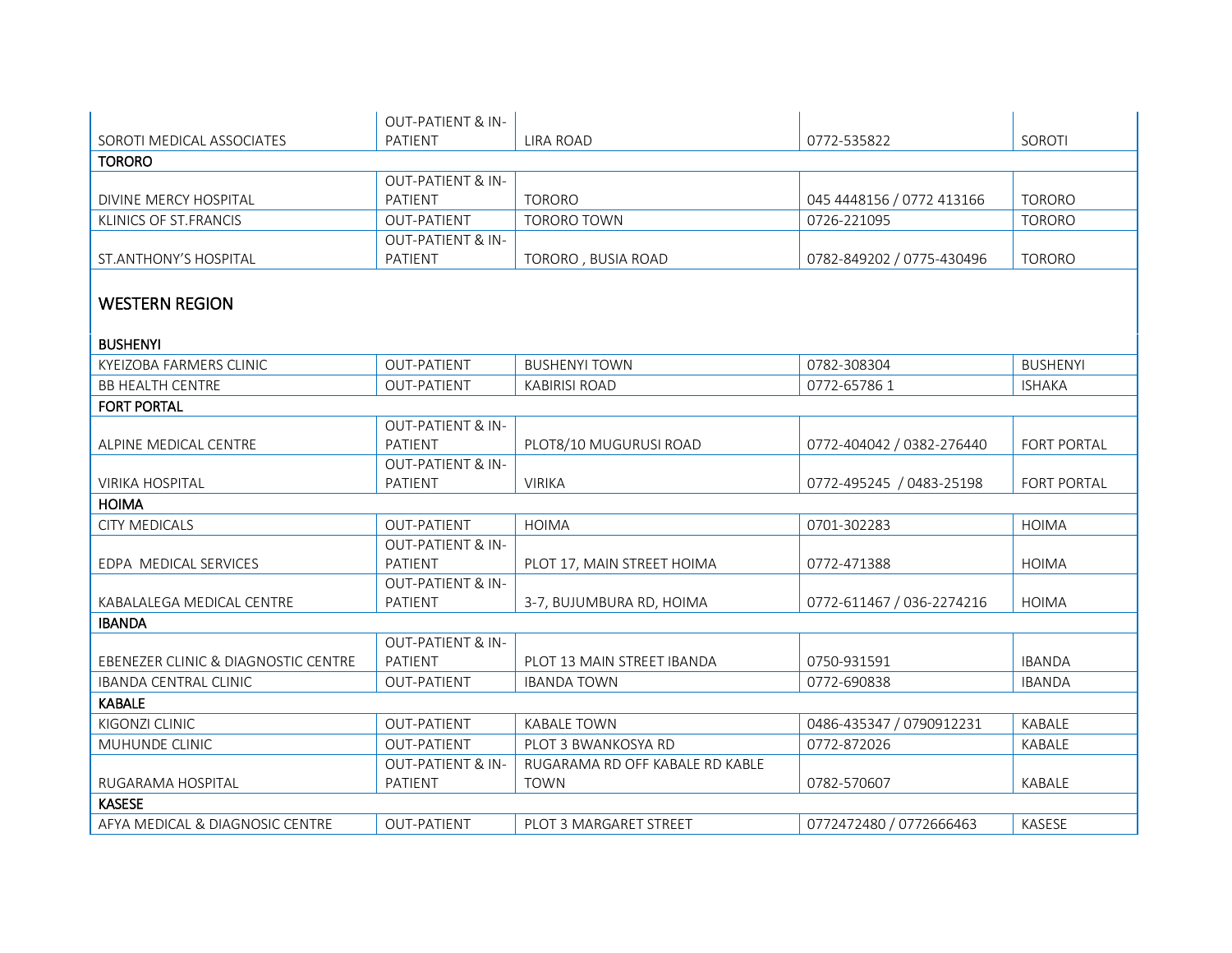|                                    | <b>OUT-PATIENT &amp; IN-</b>            |                                     |                         |                  |
|------------------------------------|-----------------------------------------|-------------------------------------|-------------------------|------------------|
| KASESE COMMUNITY MEDICAL CENTER    | PATIENT                                 | PLOT 1-5 STANLEY STREET             | 0392-843568             | KASESE           |
| <b>KIRYANDONGO</b>                 |                                         |                                     |                         |                  |
| KIGUMBA MEDICAL CENTRE             | <b>OUT-PATIENT</b>                      | KIGUMBA TRADING CENTRE              | 0772-850014             | <b>KIGUMBA</b>   |
| <b>LUNAR CLINIC BWEYALE</b>        | <b>OUT-PATIENT</b>                      | <b>BWEYALE TOWN, KIBANDA COUNTY</b> | 0392-969758             | <b>BWEYALE</b>   |
| <b>KISORO</b>                      |                                         |                                     |                         |                  |
|                                    | <b>OUT-PATIENT &amp; IN-</b>            |                                     |                         |                  |
| <b>AFYA CLINIC</b>                 | PATIENT                                 | <b>RUSIA ROAD</b>                   | 0486-30047              | <b>KISORO</b>    |
| <b>KYENJONJO</b>                   |                                         |                                     |                         |                  |
|                                    | <b>OUT-PATIENT &amp; IN-</b>            |                                     |                         |                  |
| MIDAS TOUCH MEDICAL SERVICES       | PATIENT                                 | <b>KYENJONJO TOWN</b>               | 0752-956466             | KYENJONJO        |
| <b>MASINDI</b>                     |                                         |                                     |                         |                  |
|                                    | <b>OUT-PATIENT &amp; IN-</b>            |                                     |                         |                  |
| MASINDI KITARA MEDICAL CENTRE      | PATIENT                                 | <b>MASINDI TOWN</b>                 | 0792-5099224            | <b>MASINDI</b>   |
| SUPREME MEDICAL CENTRE             | <b>OUT-PATIENT</b>                      | PLOT 39/37 PORT ROAD MASINDI TOWN   | 07020588470/0772333996  | <b>MASINDI</b>   |
| NGOMOKWE NURSING HOME              | <b>OUT-PATIENT</b>                      | PLOT 9 MUGUNGU LANE                 | 0772-821982             | <b>MASINDI</b>   |
| <b>MBARARA</b>                     |                                         |                                     |                         |                  |
|                                    | <b>OUT-PATIENT &amp; IN-</b>            |                                     |                         |                  |
| DEVINE MERCY HOSPITAL              | PATIENT                                 | PLOT 2-4 KITUNZI RD                 | 0772543238 / 392850468  | <b>MBARARA</b>   |
| INTERNATIONAL MEDICAL CENTRE       | <b>OUT-PATIENT</b>                      | PLOT1/3 MACKANSINGH STREET          | 0393-280696             | <b>MBARARA</b>   |
| HOLY INNOCENTS CHILDREN'S HOSPITAL | PAEDIATRICS                             | PLOT 6, KABEREBERE ROAD             | 0485-422240             | MBARARA          |
|                                    | <b>OUT-PATIENT &amp; IN-</b>            |                                     |                         |                  |
| MAYANJA MEMORIAL HOSPITAL          | PATIENT                                 | KAMPALA - MBARARA RD                | 0772-428689             | MBARARA          |
| MBARARA COMMUNITY HOSPITAL         | <b>OUT-PATIENT &amp; IN-</b><br>PATIENT | <b>MBARARA</b>                      | 0772-967596             | <b>MBARARA</b>   |
| <b>NORVIK PHARMACY</b>             | PHARMACY                                | PLOT 17C HIGH STREET                | 0414-346670 / 251067    | MBARARA          |
| RUHARO EYE CENTRE-RUHARO HOSPITAL  | OPTHALMOLOGY &<br><b>OPTOMETRY</b>      | CANON BUNINURE RD                   | 0702-922944             | <b>MBARARA</b>   |
| SMILE DENTAL CLINIC                | <b>DENTAL</b>                           | PLOT 2 STANLEY STREET               | 048-5422966/0702812767  | <b>MBARARA</b>   |
| <b>NTUNGAMO</b>                    |                                         |                                     |                         |                  |
|                                    |                                         | NTUNGAMO TWON COUNCIL NEXT TO       |                         |                  |
| UNIVERSAL HEALTHCARE               | <b>OUT-PATIENT</b>                      | <b>CERUDEB</b>                      | 0772-693621             | <b>NTUNGAMO</b>  |
| <b>RUKUNGIRI</b>                   |                                         |                                     |                         |                  |
| DOCTORS CORNER CLINIC              | <b>OUT-PATIENT</b>                      | <b>KAREGYESA ROAD</b>               | 0772-673691             | <b>RUKUNGIRI</b> |
| DOCTOR'S CASE MEDICALS LTD         | <b>OUT-PATIENT</b>                      | <b>RUKUNGIRI</b>                    | 0779277290 / 0779097074 | <b>RUKUNGIRI</b> |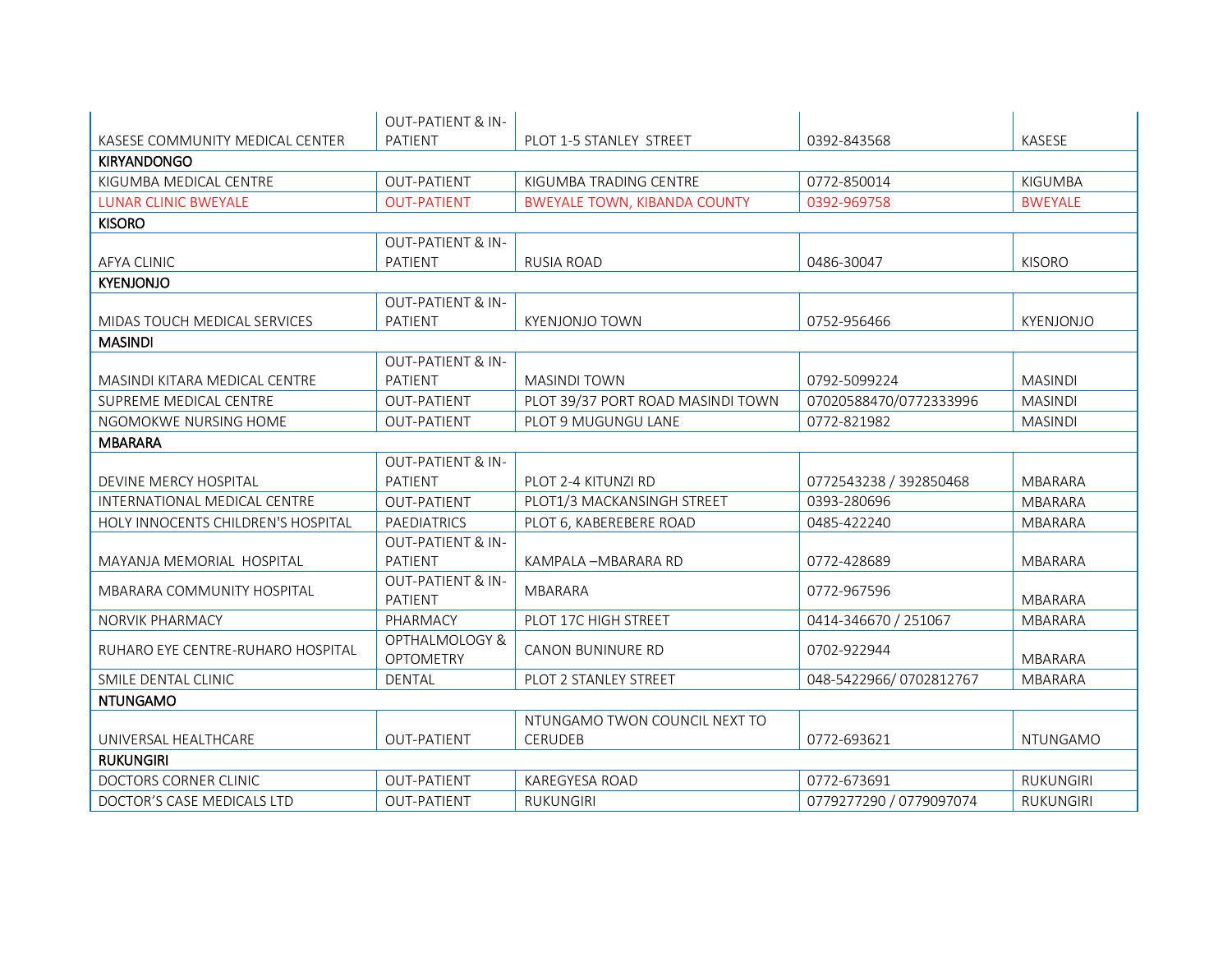| <b>WEST NILE</b>                  |                              |                                    |                           |                 |
|-----------------------------------|------------------------------|------------------------------------|---------------------------|-----------------|
|                                   |                              |                                    |                           |                 |
| <b>NEBBI</b>                      |                              |                                    |                           |                 |
| SHOWERS FOUNDATION HEALTH CENTRE  | <b>OUT-PATIENT</b>           | NEBBI - OPP UG RED CROSS           | 0771-674982               | <b>NEBBI</b>    |
|                                   |                              |                                    |                           |                 |
| <b>NORTHERN UGANDA</b>            |                              |                                    |                           |                 |
|                                   |                              |                                    |                           |                 |
| ABIM                              |                              |                                    |                           |                 |
| ALLELUYAH MEDICAL CLINIC          | <b>OUT-PATIENT</b>           | ABIM HOSPITAL                      | 0782-399405               | ABIM            |
| <b>ADJUMANI</b>                   |                              |                                    |                           |                 |
| <b>DISCOVERY MEDICAL CENTRE</b>   | <b>OUT-PATIENT</b>           | PLOT 20 ILLA ROAD                  | 0772452882/0783850063     | <b>ADJUMANI</b> |
| <b>VICTORIA MEDICAL CENTRE</b>    | <b>OUT-PATIENT</b>           | 32, MANGYI ROAD                    | 0782-254830/0392-821050   | <b>ADJUMANI</b> |
| <b>ARUA</b>                       |                              |                                    |                           |                 |
| ARUA MEDICAL AND RADIOLOGY CENTRE | <b>OUT-PATIENT</b>           | MARKET LANE ARUA TOWN              | 0392-080937               | ARUA            |
| <b>FAMILYCARE CLINIC ARUA</b>     | <b>OUT-PATIENT</b>           | <b>ARUA TOWN</b>                   | 0772 487859 / 0392 899195 | ARUA            |
|                                   | <b>OUT-PATIENT &amp; IN-</b> | ARUA-NEBBI ROAD -next to Rock fuel |                           |                 |
| RHEMA HOSPITAL                    | PATIENT                      | station                            | 0790-913663               | ARUA            |
| <b>GULU</b>                       |                              |                                    |                           |                 |
| <b>AAR CLINIC</b>                 | <b>OUT-PATIENT</b>           | PLOT 10, QUEEN'S AVENUE            | 0716-247352 / 047-1432617 | GULU            |
| <b>FITZMANN CLINIC</b>            | <b>OUT-PATIENT</b>           | PLOT 4 OLYA ROAD                   | 0774-296416 /0754-296416  | GULU            |
|                                   |                              | PLOT 56, ANDREA OLAR ROAD, GULU    |                           |                 |
| INTERNATIONAL MEDICAL CENTRE      | <b>OUT-PATIENT</b>           | <b>TOWN</b>                        | 0393-274218               | <b>GULU</b>     |
|                                   | <b>OUT-PATIENT &amp; IN-</b> |                                    |                           |                 |
| <b>LACOR HOSPITAL</b>             | PATIENT                      | GULU                               | 0772-593901 / 04714-32310 | GULU            |
| <b>KOBOKO</b>                     |                              |                                    |                           |                 |
|                                   | <b>OUT-PATIENT &amp; IN-</b> |                                    |                           |                 |
| RHEMA MEDICAL CENTRE KOBOKO       | PATIENT                      | PLOT 5 PARK ROAD KOBOKO TOWN       | 0392-080876               | <b>KOBOKO</b>   |
| <b>KITGUM</b>                     |                              |                                    |                           |                 |
|                                   | <b>OUT-PATIENT &amp; IN-</b> |                                    |                           |                 |
| YOTKOM MEDICAL CENTRE             | <b>PATIENT</b>               | <b>KITGUM-ROAD</b>                 | 0782844233                | <b>KITGUM</b>   |
|                                   | <b>OUT-PATIENT &amp; IN-</b> |                                    |                           |                 |
| BREGMA MEDICAL SERVICES           | PATIENT                      | KITGUM TOWN PAGER CRESCENT ROAD    | 0772358687 / 0714358687   | <b>KITGUM</b>   |
| <b>KOTIDO</b>                     |                              |                                    |                           |                 |
| LIVE ON MEDICAL CENTER            | <b>OUT-PATIENT</b>           | <b>KOTIDO TOWN</b>                 | 0772-964918               | KOTIDO          |